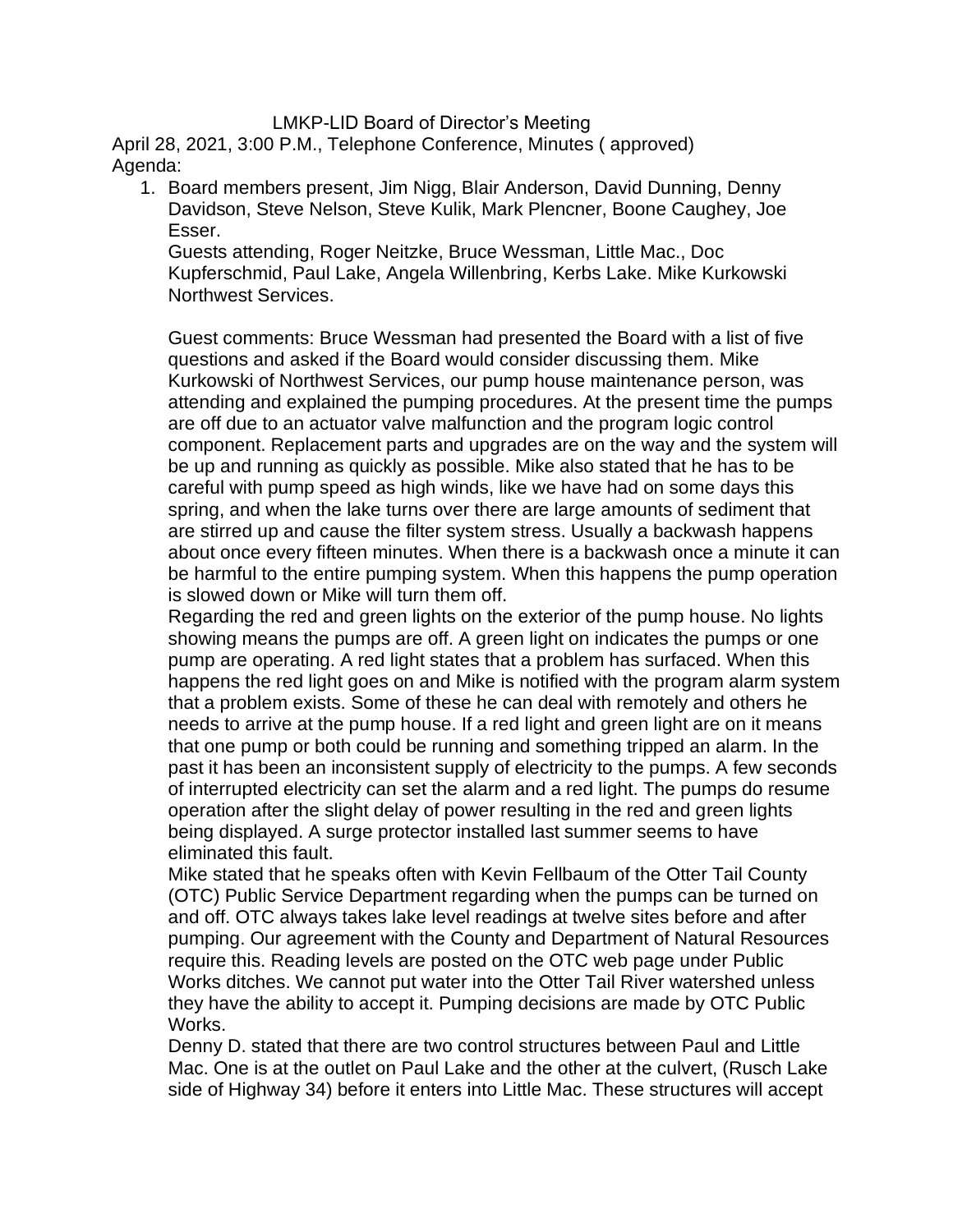plates that can be inserted to restrict water flow completely if needed. Denny also stated that it appears that having the control structures open is the best way for the system to function.

Mike was asked at what lake level should the pumps be started, + 1 inch, 2, 3 inches above ordinary high water (OHW). (after OHW is reached). Mike stated 3 inches may be better. Pumps can be run, one at a time, at a slower rate of pumping if needed, and Mike has used this process. Often better decisions can be made when reviewing current situations.

Regarding a question if the State hydrologist should be used to help manage lake levels it appears that we have adequate past ice-on, ice-off information to know the recharge levels during the winter. Decisions need to be made using present conditions, and past experience. The goal is to try and keep lake levels at or near DNR established OHW levels.

Doc. Kupferschmidt had noticed a newspaper article which gave some information on Paul Lake water conditions. The report was The Watershed Restoration and Protection Strategy report and is available on the Minnesota Pollution Control Agency's website,

[www.pca.state.mn.us/water/watersheds/otter-tail-river.](http://www.pca.state.mn.us/water/watersheds/otter-tail-river) We will acquire a copy of the part that relates to Paul and Little McDonald Lakes.

OLD Business:

2. A motion was made by Steve K. with a second from Steve N. to approve the minutes of the March 17, 2021 Board of Director's meeting. Motion carried 9-0.

## NEW BUSINESS:

- 3. Treasurer's report, Dave D. presented a spreadsheet of year to date expenses, checkbook balances and reserve funds. Monthly recurring expenses and additional invoices were paid for a total of \$5,500.18. These expenses are: Arvig, \$92.47, LRLC \$3,540.83, Forum, \$29.88, Northwest Services, \$800.00, Ohnstad Twitchell, \$348., West Central Ag Air, \$20.00, Precision Locating, \$540, Otter Tail County, \$85.00. A motion was made by David D. to approve payment, with a second from Boone C. Motion to approve carried 9-0 David also received a tax statement from Otter Tail County for the 67 feet of channel property. A document is being prepared for exemption from this statement.
- 4. Committee Reports:
	- a. Joint Committee, the revision of the Joint Agreement will be moved to the May Board of Director's meeting. Revision changes are taking place with YTD Treasurer's Report.
	- b. Outlet Operations, Denny D. stated all parts of his report were covered in the guest discussion of Operations questions.
	- c. By-Laws were reviewed with additional information requested from neighboring LID's. This will be completed at the May meeting.